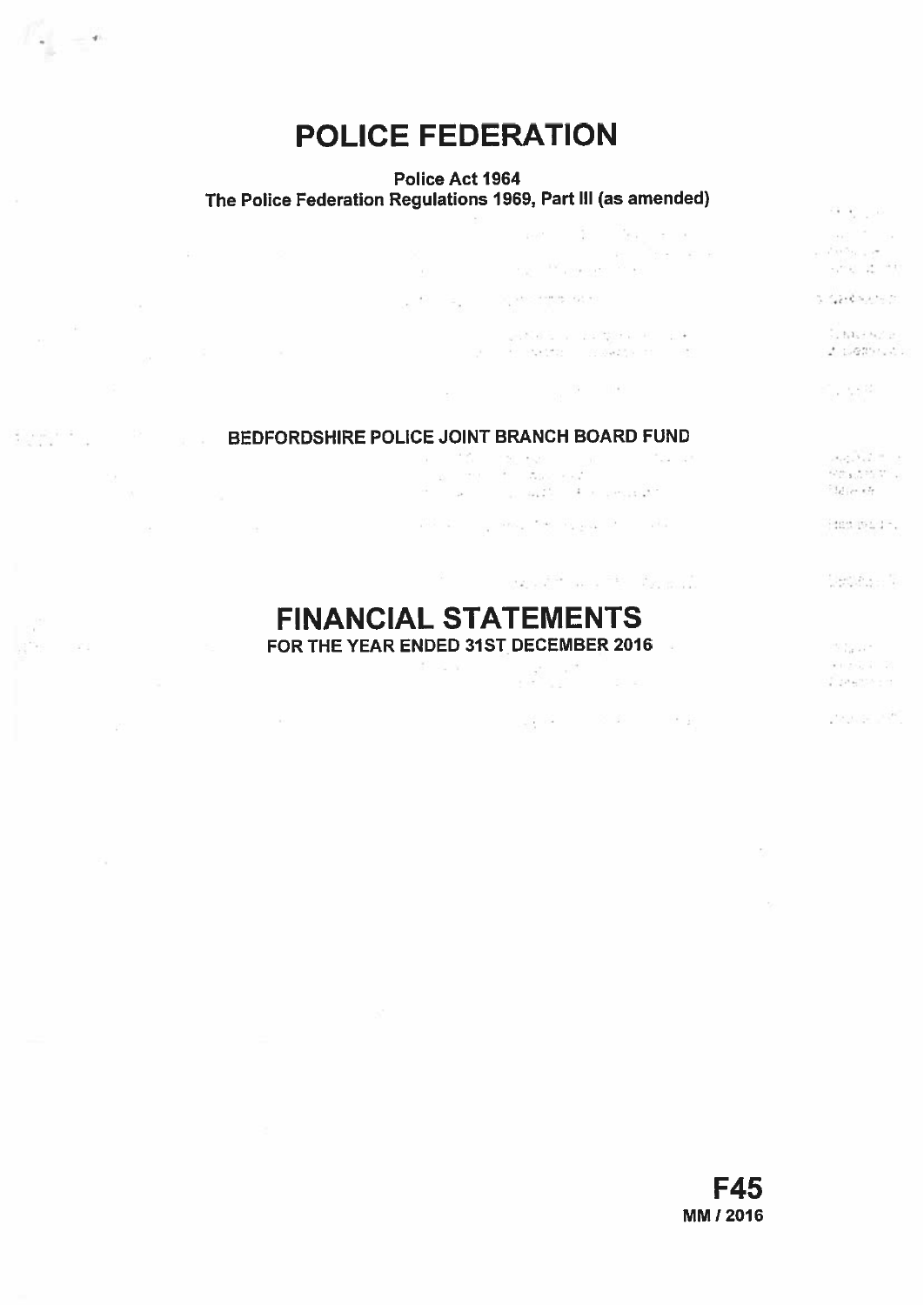## BEDFORDSHIRE POLICE JOINT BRANCH BOARD FUND

## YEAR ENDED 31ST DECEMBER 2016

in<br>Notes  $-75$ 

a<br>Personal

 $\frac{1}{2} \frac{1}{2} \frac{1}{2} \frac{1}{2} \frac{1}{2} \frac{1}{2} \cdots \frac{1}{2} \frac{1}{2}$ 

 $\mathbb{R}^n$ 

÷

| <b>CHAIRMAN</b>              | Mr Jim Mallen<br><b>Bedfordshire Police Federation</b><br>217 Bedford Road<br>Kempston<br><b>Bedfordshire</b><br><b>MK42 8DA</b>                                                                                                                                                                                         |
|------------------------------|--------------------------------------------------------------------------------------------------------------------------------------------------------------------------------------------------------------------------------------------------------------------------------------------------------------------------|
| <b>SECRETARY</b>             | Ms Emma Carter<br><b>Bedfordshire Police Federation</b><br>217 Bedford Road<br>Kempston<br><b>Bedfordshire</b><br><b>MK42 8DA</b>                                                                                                                                                                                        |
| <b>TREASURER</b>             | Sautofakineran molto<br>Ms Emma Carter<br><b>Bedfordshire Police Federation</b><br>217 Bedford Road<br>Kempston<br><b>Bedfordshire</b><br><b>MK42 8DA</b>                                                                                                                                                                |
| <b>AUDITORS</b><br>- 22 - 22 | George Hay & Company<br><b>Chartered Accountants,</b><br><b>Statutory Auditors,</b><br>83 Cambridge Street<br>Pimlico<br>$\mathbb{R}^n$ , $\mathbb{R}^n$ and $\mathbb{R}^n$ , $\mathbb{R}^n$<br>London<br>SW1V <sub>4PS</sub><br>$\mathcal{L} = 23\frac{m_{\rm Pl}}{3} \Sigma_{\rm eq} \equiv 0.54\, \mathrm{km/s}^{-1}$ |
| <b>TRUSTEES</b>              | Mr Stephen Bozward<br><b>Bedfordshire Police Federation</b><br>217 Bedford Road<br>Kempston<br><b>Bedfordshire</b><br><b>MK42 8DA</b>                                                                                                                                                                                    |
|                              | Mr Steve Andrews<br><b>Bedfordshire Police Federation</b><br>217 Bedford Road<br>Kempston<br>Bedfordshire<br><b>MK42 8DA</b>                                                                                                                                                                                             |
|                              | Mr Jeff Carter<br><b>Bedfordshire Police Federation</b><br>217 Bedford Road<br>Kempston<br><b>Bedfordshire</b><br>MK42 8DA                                                                                                                                                                                               |

SHOW NAMES AND ADDRESSES OF ABOVE OFFICIALS AND QUALIFICATIONS OF AUDITORS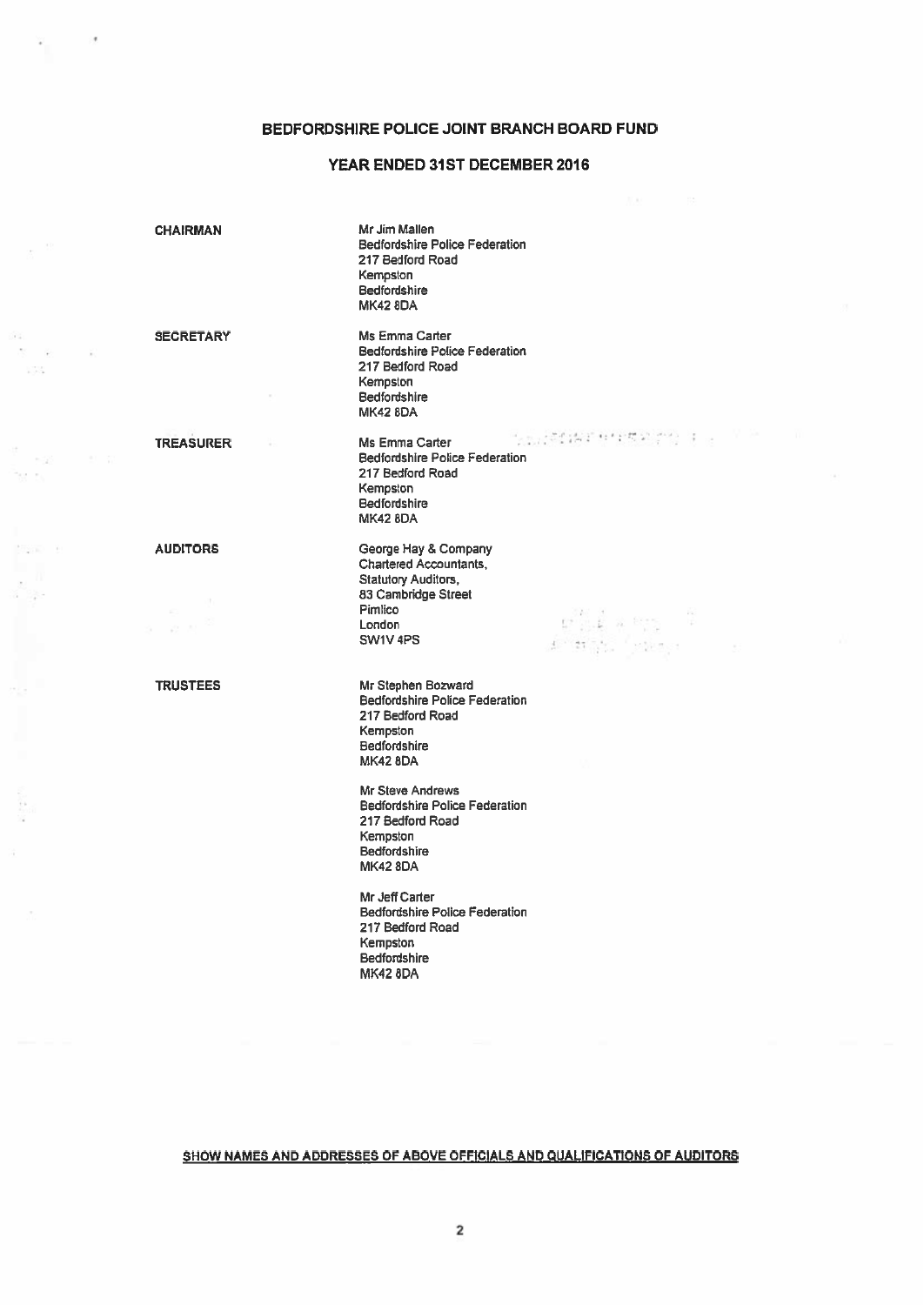## INDEPENDENT AUDITORS REPORT TO THE MEMBERS OF BEDFORDSHIRE POLICE JOINT BRANCH BOARD FUND

We have audited the Financial Statements of the Bedfordshire Police Joint Branch Board Fund for the year ended 31st December 2016, which comprise the Statement of Income and Retained Earnings, Statement of Financial Position, and Notes to the Financial Statements. The Finandal Statements have been prepare<sup>d</sup> under the requirements of the Police Federation Regulations and Fund Rules and adopting the measurement principles of FRS 102, "The Financial Reporting Standard applicable in the UK and Republic of Ireland'.

This report is made solely to the Fund's members, as a body. Our audit work has been undertaken so that we might state to the Fund's members those matters we are required to state to them in an auditor's report and for no other purpose. To the fullest extent permitted by law, we do not accep<sup>t</sup> or assume responsibility to anyone other than the Fund and the Fund's members as a body, for our audit work, for this report, or for the opinions we have formed.

## Respective Responsibilities of the Management Committee and Auditors

As explained more fully in the Statement of Management Committee's Responsibilities set out in the notes to the Financial Statements the managemen<sup>t</sup> committee are responsibte for the preparation of the Financial Statements and for being satisfied that they fairly reflect the state of the Fund's affairs as at 31st December 2016 and of its resulls for the year then ended.

Our responsibility is to audit and express an opinion on the Financial Statements in accordance with applicable law and International Standards on Auditing (UK and Ireland). Those standards require us to comply with the Auditing Practices Board's Ethical Standards for Auditors.

#### Scope of the audit of the Financial Statements

An audit involves obtaining evidence about the amounts and disclosures in the Financial Statements sufficient to <sup>g</sup>ive reasonable assurance that the Financial Statements are free from material misstatement, whether caused by fraud or error. This includes an assessment of: whether the accounting policies are appropriate to the Fund's circumstances and have been consistently applied and adequately disclosed; the reasonableness of significant accounting estimates made by the managemen<sup>t</sup> committee; and the overall presentation of the Financial Statements.

#### Opinion on Financial Statements

In our opinion the Financial Statements:

- fairly reflect the state of the Fund's affairs as at 31st December <sup>2016</sup> and of its results for the year then ended;
- have been properly prepare<sup>d</sup> in accordance with the measurement principles of United Kingdom Generally Accepted Accounting Practice; and
- have been prepare<sup>d</sup> in accordance with the Police Federation Regulations and Fund Rules.

#### Other Matters

The Financial Statements for the year ended 31st December <sup>2016</sup> indudes all funds raised for the purpose of the Joint Branch Board Fund in accordance with Regulation <sup>2</sup> Police Federation (Amendment) Regulations 2015.

Signed:  $Ge_{\sigma}$   $H_{\gamma\gamma}$   $G$ 

George Hay & Company Chartered Accountants & Statutory Auditors 63 Cambridge Street Pimlico London 2017<br>
London 1st February 2017

 $\sim$   $\sim$ 

SW1V 4PS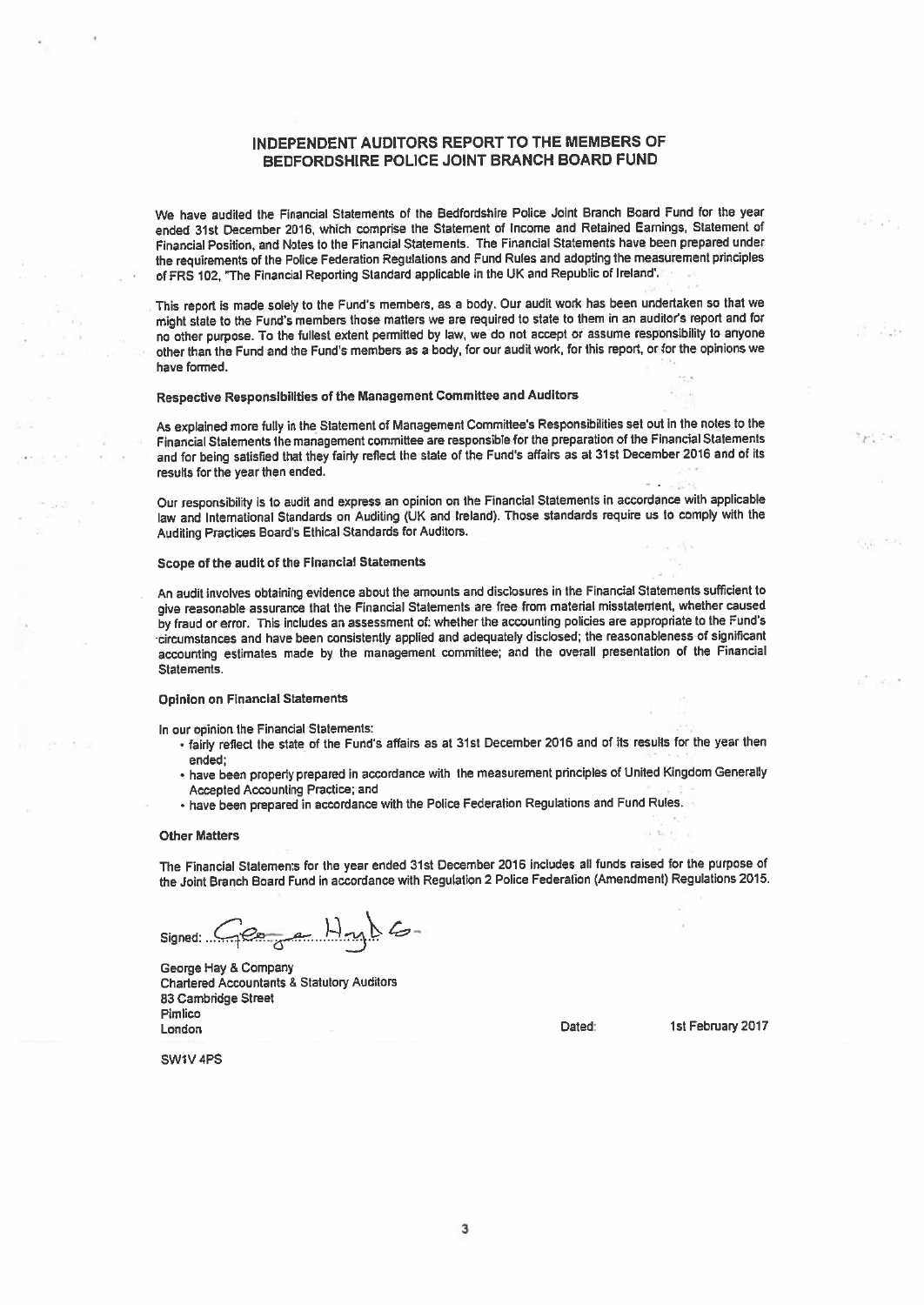## BEDFORDSHIRE POLICE JOINT BRANCH BOARD FUND

## STATEMENT OF INCOME AND RETAINED EARNINGS FOR THE YEAR ENDED 31ST DECEMBER 2016

 $\mathcal{L}_{\mathcal{L}}$ 

ý ÷.

 $\begin{aligned} \frac{\partial}{\partial t} & = & \frac{\partial}{\partial t} \\ \frac{\partial}{\partial t} & = & \frac{\partial}{\partial t} \\ \frac{\partial}{\partial t} & = & \frac{\partial}{\partial t} \\ \frac{\partial}{\partial t} & = & \frac{\partial}{\partial t} \\ \frac{\partial}{\partial t} & = & \frac{\partial}{\partial t} \\ \frac{\partial}{\partial t} & = & \frac{\partial}{\partial t} \\ \frac{\partial}{\partial t} & = & \frac{\partial}{\partial t} \\ \frac{\partial}{\partial t} & = & \frac{\partial}{\partial t} \\ \frac{\partial}{\partial t} & = & \frac{\partial}{\partial t} \\ \frac{\partial}{\partial t} & = & \frac{\partial}{$ 

 $\alpha_{\rm{max}}$  and

 $\mathcal{R}^{\text{eff}}$  ,  $\mathcal{R}^{\text{eff}}$ 

 $\frac{1}{2} \frac{1}{2} \sum_{i=1}^{n} \frac{1}{2} \sum_{j=1}^{n} \frac{1}{2} \sum_{j=1}^{n} \frac{1}{2} \sum_{j=1}^{n} \frac{1}{2} \sum_{j=1}^{n} \frac{1}{2} \sum_{j=1}^{n} \frac{1}{2} \sum_{j=1}^{n} \frac{1}{2} \sum_{j=1}^{n} \frac{1}{2} \sum_{j=1}^{n} \frac{1}{2} \sum_{j=1}^{n} \frac{1}{2} \sum_{j=1}^{n} \frac{1}{2} \sum_{j=1}^{n} \frac{1}{2} \sum$  $\sim$ 

 $\sim$   $\tau_{\rm m}$   $^{-1}$  $1.16 - 4$ 

 $\mathcal{H}_{\text{eff}}$  ,  $\mathcal{L}_{\text{eff}}$ 

 $\tilde{\mathcal{F}}$ S.

na Sa

 $\sim$  100  $\sim$  100  $\mu_{\rm{0}}$ 

 $\mathcal{C}_{\mathcal{A}}(x)$  .

 $\sim$   $^{-1}$ 

|                                                               | 2016      | 2015<br>£ |
|---------------------------------------------------------------|-----------|-----------|
| <b>INCOME</b>                                                 | £         |           |
| <b>Weekly Subscriptions</b>                                   |           |           |
| <b>Constables</b>                                             | 193,911   | 188,113   |
| <b>Sergeants</b>                                              | 42,491    | 43,656    |
| Inspectors                                                    | 17,070    | 17,998    |
|                                                               |           |           |
|                                                               | 253.472   | 249,767   |
| Less: Payable to Joint Central Committee 70%                  |           |           |
| <b>Constables</b>                                             | 135,738   | 131,679   |
| Sergeants                                                     | 29,743    | 30,560    |
| Inspectors                                                    | 11.949    | 12,598    |
|                                                               | 177,430   | 174,837   |
|                                                               |           |           |
| <b>NET INCOME</b>                                             | 76,042    | 74,930    |
| Less: ADMINISTRATIVE EXPENSES (Note 1)                        | 93,087    | 103,058   |
|                                                               |           |           |
| (DEFICIT) OF SUBSCRIPTION INCOME                              | (17, 045) | (28, 128) |
| <b>OVER EXPENDITURE</b>                                       |           |           |
| Add: Other Income - (Note 1.1)                                | 35.355    | 40,052    |
| To include all income as specified in Regulation 2c in the    |           |           |
| Police Federation (Amendments) Regulation 2015                |           |           |
|                                                               |           |           |
|                                                               |           |           |
| <b>SURPLUS FOR THE YEAR</b><br><b>BEFORE GAINS / (LOSSES)</b> | 18,310    | 11,924    |
|                                                               |           |           |
| Gains / (Losses) - (Note 1.2)                                 |           |           |
| Value Adjustments on Investments                              | 34,266    | 39,690    |
| Value Adjustments on Investment Properties                    | (6, 853)  | (7,938)   |
|                                                               |           |           |
| Deferred Tax on Value Adjustments                             |           |           |
|                                                               |           |           |
| <b>SURPLUS FOR THE YEAR</b>                                   | 45,723    | 43,676    |
| <b>RETAINED EARNINGS BROUGHT FORWARD</b>                      | 332,008   | 288,332   |
| <b>RETAINED EARNINGS CARRIED FORWARD</b>                      | 377.731   | 332,008   |

4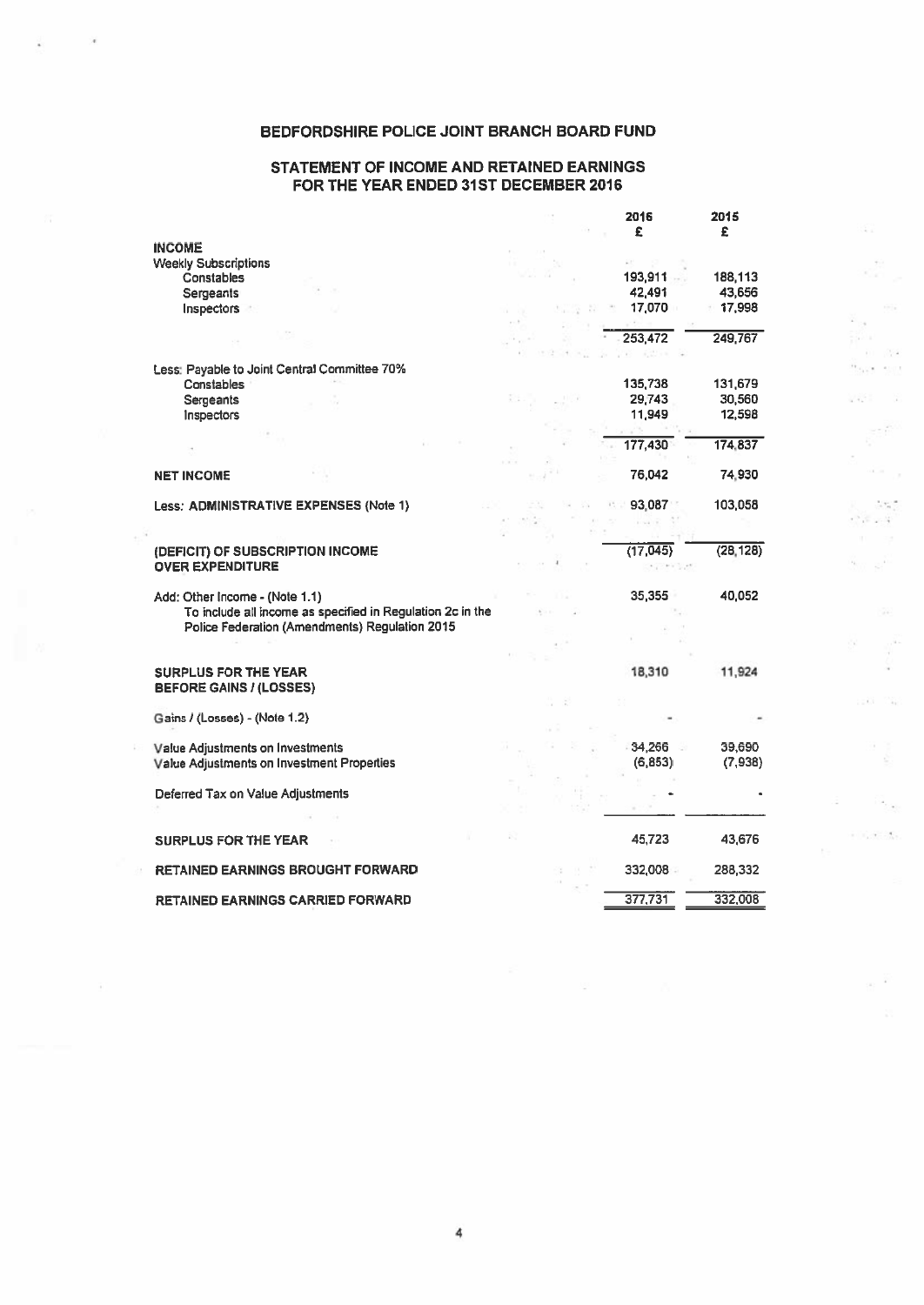## BEDFORDSHIRE POLICE JOINT BRANCH BOARD FUND

## STATEMENT OF FINANCIAL POSITION AS AT 31ST DECEMBER 2016

|                                                               | 2016<br>Cost | Accumulated<br><b>Depreciation/</b><br><b>Revaluation/</b> | 2016<br><b>Net Book</b><br>Value | 2015<br><b>Net Book</b><br><b>Value</b> |
|---------------------------------------------------------------|--------------|------------------------------------------------------------|----------------------------------|-----------------------------------------|
|                                                               | E            | <b>Impairment</b>                                          |                                  |                                         |
| <b>TANGIBLE FIXED ASSETS</b><br><b>Furniture and Fittings</b> | 5.229        | 5,176                                                      | 53                               | 66                                      |
| <b>Computer Equipment</b>                                     | 2,832.       | 2,832                                                      |                                  |                                         |
| <b>Office Equipment</b>                                       | 41,427       | 39,644                                                     | 1,783                            | 2,034                                   |
|                                                               | 49,488       | 47,652                                                     | 1,836                            | 2,100                                   |
|                                                               |              |                                                            |                                  |                                         |
|                                                               | 2016         | 2015                                                       | 2016                             | 2015                                    |
|                                                               | Cost         | Cost                                                       | <b>Market</b>                    | <b>Market</b>                           |
| <b>INVESTMENTS</b>                                            |              |                                                            | Value                            | Value                                   |
|                                                               | Ξ            | £                                                          | £                                | ε                                       |
| <b>Investments</b>                                            | 267,021      | 242,827                                                    | 340,977                          | 282,517                                 |
| <b>Investment Properties</b>                                  |              |                                                            |                                  |                                         |
| Others - (Specify)                                            |              |                                                            |                                  |                                         |
|                                                               | 267,021      | 242,827                                                    | 340.977                          | 282,517                                 |
| <b>CURRENT ASSETS</b>                                         |              |                                                            |                                  |                                         |
| Contributions due from Joint Central Committee (Note 4)       |              |                                                            |                                  |                                         |
| <b>Subscriptions Due</b>                                      |              |                                                            | 20,977                           | 20,902                                  |
| Cash at Bank and in Hand                                      |              |                                                            | 35,736                           | 68,238                                  |
| <b>Stock</b>                                                  |              |                                                            | 2.449                            | 4,950                                   |
| <b>Debtors</b>                                                |              |                                                            | 11,477                           | 1,656                                   |
|                                                               |              |                                                            |                                  |                                         |
|                                                               |              |                                                            | 70,639                           | 95,746                                  |
|                                                               |              |                                                            |                                  |                                         |
| <b>CURRENT LIABILITIES</b>                                    |              |                                                            |                                  |                                         |
| Contributions due to Joint Central Committee (Note 4)         |              |                                                            | 13,814                           | 27,931                                  |
| <b>Corporation Tax</b>                                        |              |                                                            | 1,250                            | 2,256                                   |
| Deferred Tax                                                  |              |                                                            | 14,791                           | 7,938                                   |
| <b>Sundry Accrued Expenses</b>                                |              |                                                            | 5,866                            | 10,230                                  |
|                                                               |              |                                                            | 35,721                           | 48,355                                  |
|                                                               |              |                                                            |                                  |                                         |
|                                                               |              |                                                            |                                  |                                         |
| <b>NET CURRENT ASSETS / (LIABILITIES)</b>                     |              |                                                            | 34,918                           | 47,391                                  |
|                                                               |              |                                                            |                                  |                                         |
| TOTAL ASSETS LESS CURRENT LIABILITIES                         |              |                                                            | 377,731                          | 332,008                                 |
| CREDITORS: Amounts Falling Due After More Than One Year       |              |                                                            |                                  |                                         |
| (Specify)                                                     |              |                                                            |                                  |                                         |
|                                                               |              |                                                            |                                  |                                         |
|                                                               |              |                                                            |                                  |                                         |
| <b>NET ASSETS</b>                                             |              |                                                            | 377,731                          | 332,008                                 |
|                                                               |              |                                                            |                                  |                                         |
| <b>REPRESENTED BY</b>                                         |              |                                                            |                                  |                                         |
| <b>Retained Earnings</b>                                      |              |                                                            | 377,731                          | 332,008                                 |
| Other Reserves - (Specify)                                    |              |                                                            |                                  |                                         |
|                                                               |              |                                                            |                                  |                                         |
|                                                               |              |                                                            | 377,731                          | 332,008                                 |

We certify and discli have fully complied with the Regulation <sup>2</sup> Police Federation (Amendment) Regulations <sup>2015</sup> ie F45 all funds of which we are <sup>a</sup> beneficiary. We understand that failure to comply with this be deemed <sup>a</sup> criminal and/ar Police Disciplinary matter.

teen prepare<sup>d</sup> using the measurement principles and provisions of ERS 102.

CHAIRMAN Signed ..... Ο ............. TREASURER Signed ..

Date financial statements approved: 1st February 2017

 $\overline{U}$  ,  $\overline{U}$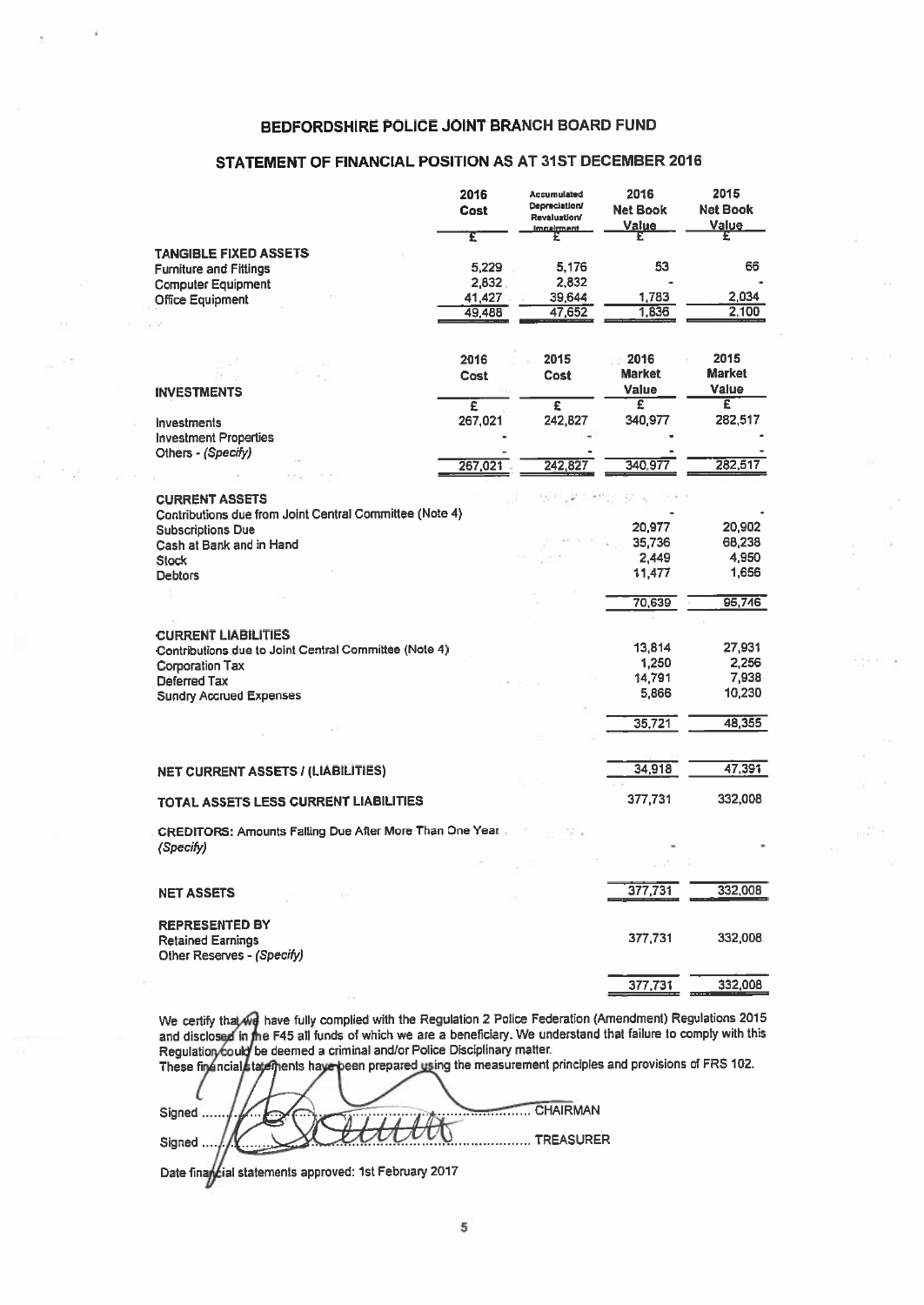## BFDFORDSHIRE POLICE JOINT BRANCH BOARD FUND NOTES TO THE FINANCIAL STATEMENTS FOR THE YEAR ENDED 31ST DECEMBER 2016

월부 다음

 $\begin{aligned} \mathcal{F}^{(1)}(x) = \mathcal{F}^{(1)}(x)\\ \mathcal{F}^{(2)}(x) = \mathcal{F}^{(1)}(x)\\ \mathcal{F}^{(2)}(x) = \mathcal{F}^{(1)}(x)\\ \mathcal{F}^{(1)}(x) = \mathcal{F}^{(1)}(x)\\ \mathcal{F}^{(2)}(x) = \mathcal{F}^{(1)}(x)\\ \mathcal{F}^{(1)}(x) = \mathcal{F}^{(1)}(x)\\ \mathcal{F}^{(2)}(x) = \mathcal{F}^{(1)}(x)\\ \mathcal{F}^{(1)}(x) = \mathcal{F$ 

Terra M

宽

 $\sim 10^6$  $\mathcal{E}^{\dagger}=-\Omega$ 

ï

 $\overline{\mathcal{I}}_2$ 

 $\mathcal{Z} = \mathcal{Z}$ 

|                  |                                                        | 2016         | 2015    |
|------------------|--------------------------------------------------------|--------------|---------|
|                  |                                                        | £            | £       |
| 1.               | <b>ADMINISTRATIVE EXPENSES</b>                         |              |         |
|                  |                                                        |              |         |
|                  | Accommodation                                          |              |         |
|                  | Additional Responsibility Payments (Honoraria)         | 12,500       | 8.750   |
|                  | <b>Annual Conference</b>                               | 6,632        | 6,757   |
|                  | <b>Audit and Accountancy Charges</b>                   | 4,230        | 3,540   |
|                  |                                                        |              |         |
|                  | <b>Bank Charges</b>                                    | 15,264       | 12,436  |
|                  | <b>Clerical Assistance and Social Security Costs</b>   | 2,149        | 934     |
|                  | Communication                                          | 5,659        | 3,786   |
|                  | <b>Computer Consumables</b>                            |              | 2,250   |
|                  | <b>Corporation Tax</b>                                 | (279)<br>264 | 375     |
|                  | Depreciation                                           |              |         |
|                  | Donations                                              | 3,932        | 13,080  |
|                  | Hospitality                                            |              |         |
|                  | <b>Incidental Overnight Expenses</b>                   |              |         |
|                  | Insurance                                              | 1,219        | 1,158   |
|                  | <b>Meeting Expenses</b>                                | 5,470        | 4,840   |
|                  | <b>Official Publications</b>                           | 13,313       | 9,985   |
|                  | Postage, Printing and Stationery                       | 2.558        | 2,268   |
|                  | Repairs and Maintenance                                |              |         |
|                  | Subsistence (Meal Expenses)                            | 1,201        |         |
|                  | <b>Sundry Expenses</b>                                 | 715          | 953     |
|                  | Travel                                                 | 6,631        | 13,732  |
|                  | Other Expenses - (Specify)                             |              |         |
|                  | Website costs                                          | 2,048        | 6,428   |
|                  | <b>Legal and Professional</b>                          | 6,190        | 1,526   |
|                  | <b>Presentations and Gifts</b>                         | 3,612        | 1,070   |
|                  | Training and seminars                                  | 1,538        | 4,635   |
|                  | Net Movement on Lottery and Death Benefit Funds        | (5,769)      | 4,555   |
|                  | <b>Bravery Awards</b>                                  | 3,095        |         |
|                  | <b>Memorial Day</b>                                    | 915          |         |
|                  |                                                        |              |         |
|                  | TOTAL AS PER STATEMENT OF INCOME AND RETAINED EARNINGS | 93,087       | 103,058 |
|                  |                                                        |              |         |
|                  |                                                        |              |         |
|                  |                                                        | 2016         | 2015    |
|                  |                                                        | £            | £       |
| 1.1              | <b>OTHER INCOME</b>                                    |              |         |
|                  |                                                        |              |         |
|                  | <b>Bank Interest (Gross)</b>                           |              |         |
|                  | Diminution on Investments                              |              |         |
|                  | <b>Dividends Received</b>                              | 4,194        | 3,345   |
|                  |                                                        |              |         |
|                  | <b>Donations Received</b>                              | 275          | 620     |
|                  | Profit / (loss) from Mailshots and Commissions         |              |         |
|                  | Regulation 2c Income                                   | 2.548        | 3,423   |
|                  | Advertising income                                     | 28,338       | 32,664  |
|                  | Reimbursement of administration expenses               |              |         |
|                  |                                                        | 35,355       | 40,052  |
|                  | TOTAL AS PER STATEMENT OF INCOME AND RETAINED EARNINGS |              |         |
|                  |                                                        |              |         |
|                  |                                                        |              |         |
|                  |                                                        | 2016         | 2015    |
|                  |                                                        | £            | £       |
|                  |                                                        |              |         |
| 1.2 <sub>1</sub> | <b>GAINS / (LOSSES)</b>                                |              |         |
|                  |                                                        |              |         |
|                  | Gain / (Loss) on Investments                           |              |         |
|                  |                                                        |              |         |
|                  | TOTAL AS PER STATEMENT OF INCOME AND RETAINED EARNINGS |              |         |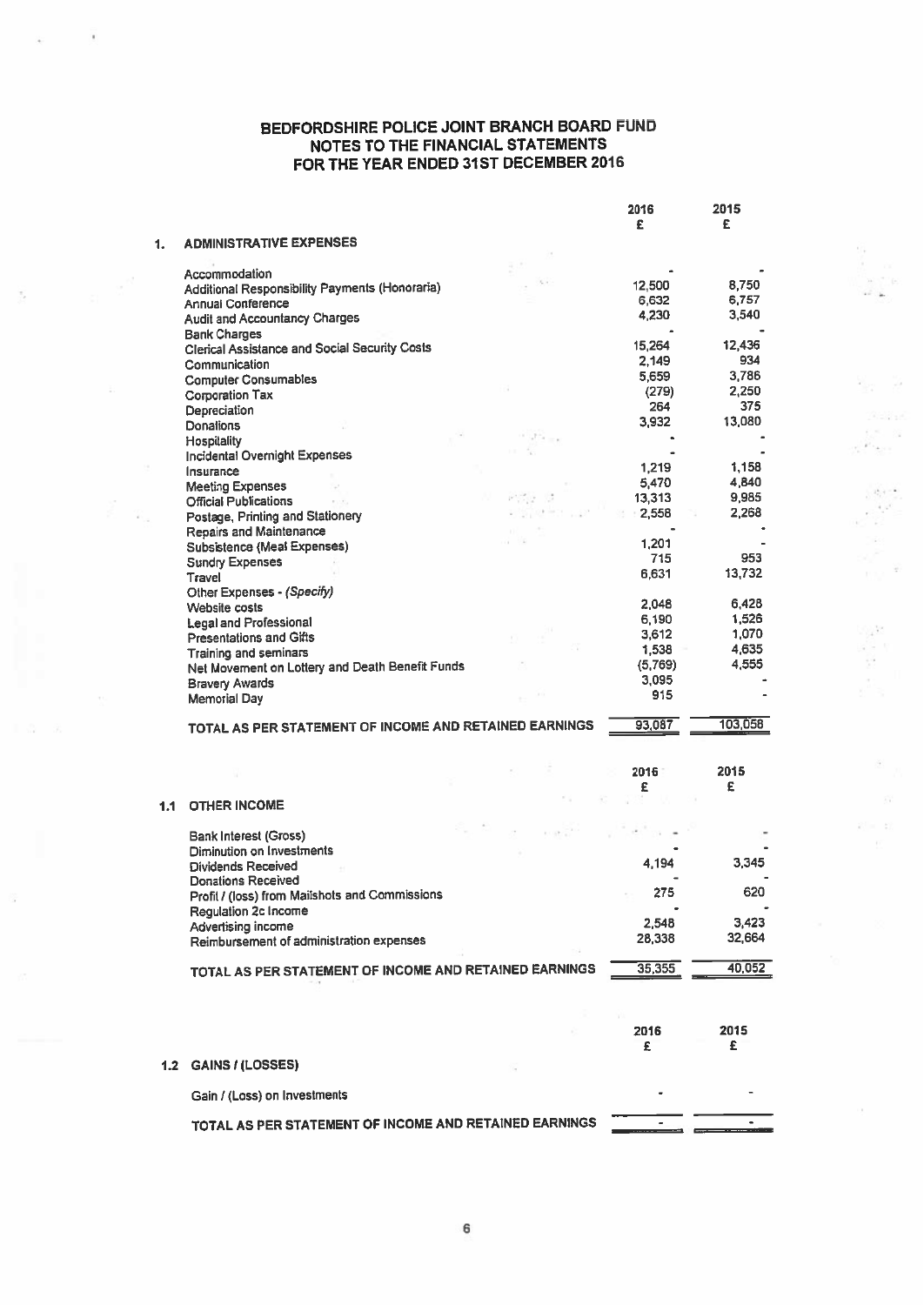## BEDFORDSHIRE POLICE JOINT BRANCH BOARD FUND NOTES TO THE FINANCIAL STATEMENTS FOR THE YEAR ENDED 31ST DECEMBER 2016

#### 2. ACCOUNTING POLICIES

## A. Basis of Preparing the Financial Statements

The Financial Statements have been prepare<sup>d</sup> under the requirements of the Police Federation Regulations and Fund Rules and adopting the measurement principles of Financial Reporting Standard <sup>102</sup> Section 1A, "The Financial Reporting Standard applicable in the UK and Republic of Ireland" (FRS 102) applicable to small entities.

This is the first year in which the Financial Statements have been prepare<sup>d</sup> in accordance with FRS <sup>102</sup> Section 1A -small entities. Refer to note S for an explanation of the transition.

The date of the transition is 1st January 2015. The transition to FRS <sup>102</sup> Section 1A has resulted in <sup>a</sup> small number of changes in the accounting policies to those used previously.

#### B. Accounting Convention

The Financial Statements have been prepared under the historic cost convention.

#### C. Income

Income is primarily derived from subscriptions collected from the Funds members.

Other income sources may include rental <sup>I</sup> investment income and income generated from providing member services.

#### D. Expenditure

Expenditure is shown inclusive of Value Added Tax.

#### E. Depreciation

Depreciation has been calculated at rates required to write off the relevant assets over their anticipated lives.

The applicable annual rates are:<br>Furniture and Fittings Computer Equipment — 25% straight line basis Property - (Specify)

 $-$  15% reducing balance basis

**Carl** 

- 25% reducing balance basis

 $28 - 7747$ 

ăц.

#### F. Taxation

Provision is made for Corporation Tax in respect of the Fund's liability to taxation on investment income, capital gains and income derived from third party transactions.

### G. Investments (if applicable)

Investments and investment properties are shown in the Financial Statements at market value.

### H. Deferred Taxation (it applicable)

Deferred taxation is provided on the liability method to take account of timing differences between the treatment of certain items for accounts purposes and their treatment for.tax purposes.

I. Other Policies - (Specify)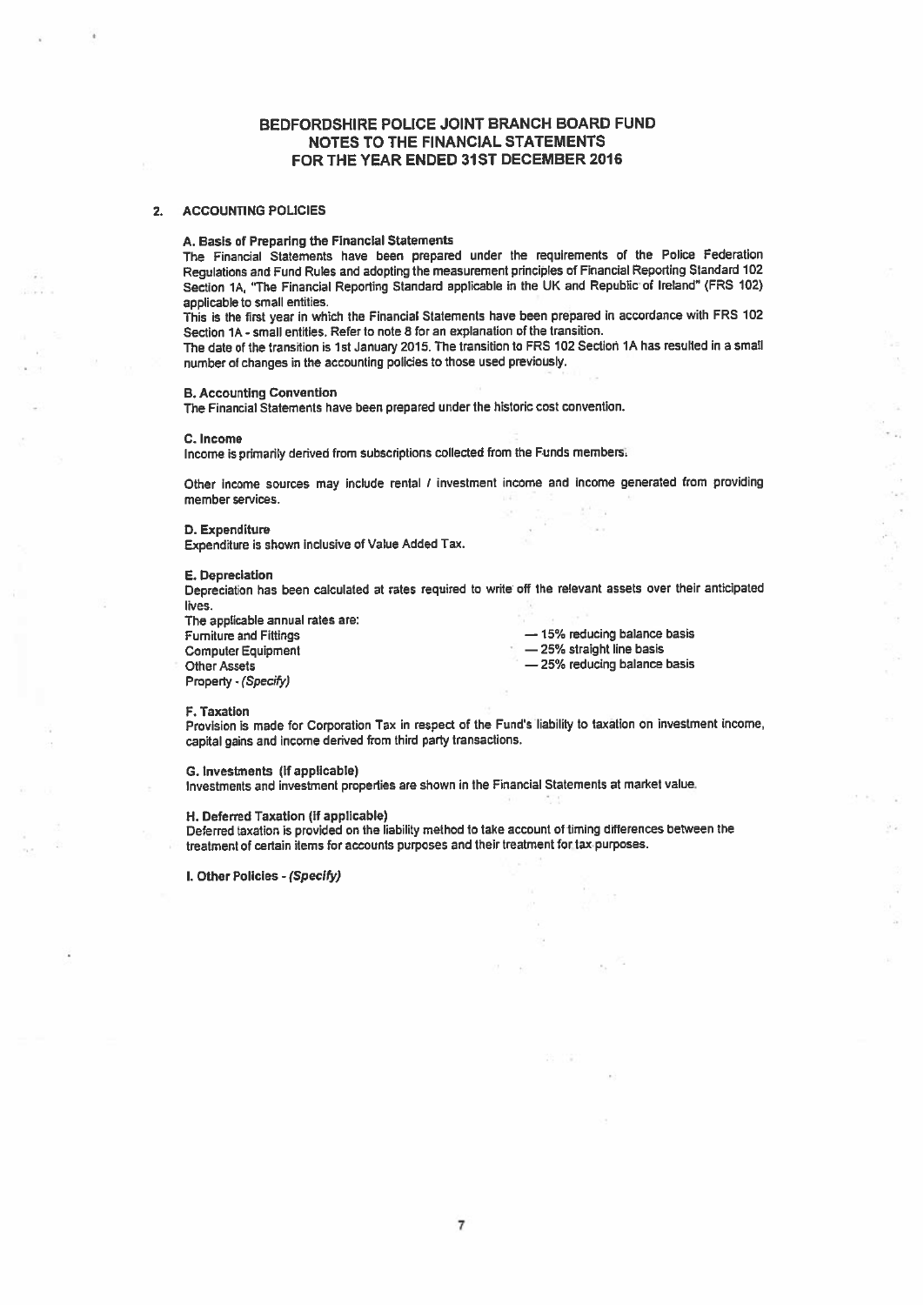## BEDFORDSHIRE POLICE JOINT BRANCH BOARD FUND NOTES TO THE FINANCIAL STATEMENTS FOR THE YEAR ENDED 31ST DECEMBER 2016

## 3. STATEMENT OF MANAGEMENT COMMITTEE'S RESPONSIBILITIES

Regulation 18(2) of The Police Federation Regulations (as amended) requires the Committee, in relation to Federation funds held by it, to keep accounts showing all monies received or paid out and to cause the Financial Statements for each year to be audited by an independent auditor. In causing the Financial Statements to be prepared, the Committee is required to:

- Select suitable accounting policies and apply them consistently. .
- Make judgements and estimates that are reasonable and prudent.

Ensure that the Financial Statements are prepared on the going concern basis unless it is appropriate to presume otherwise.

The Committee is responsible for keeping adequate accounting records and also is responsible for safe guarding the assets of the Fund and hence for taking reasonable steps for the prevention and detection of fraud and other irregularities.

## 4. CONTRIBUTIONS DUE FROM I (TO) JOINT CENTRAL COMMITTEE

|                   |            | 2016    | 2015   |
|-------------------|------------|---------|--------|
|                   |            | c       | £      |
| Constables        |            | 16,803  | 26,971 |
| <b>Sergeants</b>  | the co-    | (128)   | 1,852  |
| <b>Inspectors</b> | 1.9<br>t-r | (2,861) | (892)  |
|                   | Digital    | 13,814  | 27,931 |

## 5. CONTRIBUTING AND NON CONTRIBUTING MEMBERS AT 31ST DECEMBER 2016

|                               | 2016<br><b>No. of Contributing</b><br><b>Members</b> | 2015         | 2016<br><b>No. of Non Contributing</b><br><b>Members</b> | 2015           | 2016<br>Others* | 2015 |
|-------------------------------|------------------------------------------------------|--------------|----------------------------------------------------------|----------------|-----------------|------|
| Cadets                        |                                                      | ٠            |                                                          |                |                 |      |
| Constables                    | 801                                                  | 728          | 44                                                       |                |                 |      |
| Sergeants<br>Inspectors/Chief | 161                                                  | 171          | 11                                                       |                |                 |      |
| Inspectors                    | 60                                                   | 71           | 10                                                       | $\frac{10}{2}$ |                 |      |
|                               | 1,022<br>the first control of the con-               | 970<br>1.111 | 65                                                       | $27 -$         |                 |      |

This column refers to those members who are non contributors by virtue of receiving no pay, being on

## 6. INVESTMENTS (if applicable)

|                                                                      | $-1000$ | <b>STAR</b> | $\mu_{\rm B}$ | 10111<br>$= -11$ | 2016<br><b>Market</b><br>Value | 2015<br><b>Market</b><br>Value |
|----------------------------------------------------------------------|---------|-------------|---------------|------------------|--------------------------------|--------------------------------|
| <b>Equities</b><br><b>Fixed Interest Funds</b><br><b>Unit Trusts</b> |         |             |               |                  | ۰<br>340,977                   | 282,517                        |
| Others - (Specify)                                                   |         |             |               |                  | -<br>340,977                   | 282,517                        |

## 7. INVESTMENT PROPERTIES (if applicable)

|                              | ---<br><b>Market</b><br>Value | ---<br><b>Market</b><br>Value |
|------------------------------|-------------------------------|-------------------------------|
| <b>Investment Properties</b> | ۰                             | ۰                             |
|                              | ۰                             | ٠                             |

2018 2015

 $\label{eq:3.1} \frac{\partial \phi}{\partial t} = \frac{\partial \phi}{\partial t} \frac{\partial \phi}{\partial x} = \frac{\partial \phi}{\partial x} \frac{\partial \phi}{\partial x} \frac{\partial \phi}{\partial x} = -\frac{\partial \phi}{\partial x} \frac{\partial \phi}{\partial x}.$ 

 $(1 - 1)^{1/2}$  ,  $(1 - 1)^{1/2}$ 

 $\sim$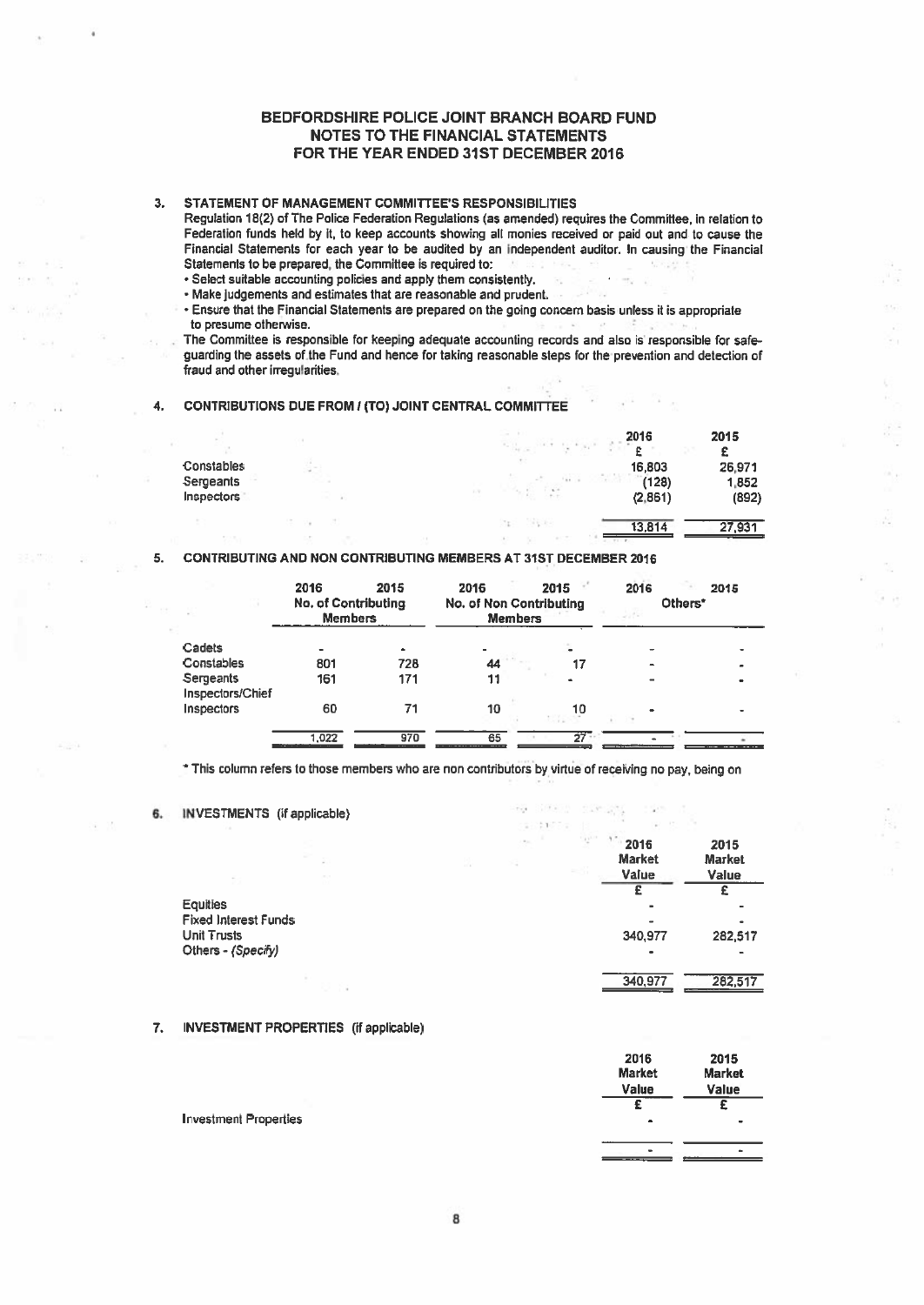## BEDFORDSHIRE POLICE JOINT BRANCH BOARD FUND NOTES TO THE FINANCIAL STATEMENTS FOR THE YEAR ENDED 31ST DECEMBER 2016

## 8. TRANSITION TO FRS 102 SECTION IA - SMALL ENTITIES

This is the first year that the entity has presented Financial Statements complying with the measurement principles of FRS 102 Section 1A. The entity has restated the comparative prior year amounts (where applicable) in accordance with FRS 102 Section 1A requirements. - 93

Sk.

ğs.

 $\tilde{\mathbb{1}}$  :

 $\frac{1}{2}$  $\sim 5$ 

ý.

CHANGES UNDER FRS 102 SECTION IA - SMALL ENTITIES ing a committee a state. 1. Investments and investment properties are now measured at market value rather than at historic cost. 2. Deferred tax on change in measurement of investments from historic cost to market value.<br>2. Deferred tax on change in measurement of investments from historic cost to market value.

to his resolution of colors in the

## Restated Statement of Financial Position

 $\mathcal{Z} \cap \mathcal{Z} = \mathcal{Z}$ 

 $\pm 1$ activa con

|                                                                      | <b>Explanation</b> |         |
|----------------------------------------------------------------------|--------------------|---------|
| Original Retained Earnings at 31 December 2015                       |                    | 249.575 |
| <b>Restatement of Investments and Investment Properties</b>          |                    | 39.690  |
| Deferred Tax on Restatement of Investments and Investment Properties |                    | (7,938) |
| <b>Restated Retained Earnings at 31 December 2015</b>                |                    | 281,327 |
|                                                                      |                    |         |

おうさつ スー

| <b>Restated Statement of Income and Retained Earnings</b>                                                                                                                                                                                                                                             |                   |
|-------------------------------------------------------------------------------------------------------------------------------------------------------------------------------------------------------------------------------------------------------------------------------------------------------|-------------------|
| $\begin{array}{lllllllllllllll} \text{.} & \text{.} & \text{.} & \text{.} & \text{.} & \text{.} & \text{.} & \text{.} & \text{.} \\ \text{.} & \text{.} & \text{.} & \text{.} & \text{.} & \text{.} & \text{.} & \text{.} & \text{.} \\ & \text{.} & \text{Explanation} & & & & \text{.} \end{array}$ |                   |
| Original Surplus / (Deficit) for the Year Ended 31 December 2015<br>Restatement of Investments and Investment Properties                                                                                                                                                                              | 16.479<br>39,690  |
| Deferred Tax on Restatement of Investments and Investment Properties<br>Restated Surplus / (Deficit) for the Year Ended 31 December 2015                                                                                                                                                              | (7,938)<br>48.231 |

ä,

offer a second

 $\mathcal{G}_1$ 

NOTES for the quidance of Treasurers